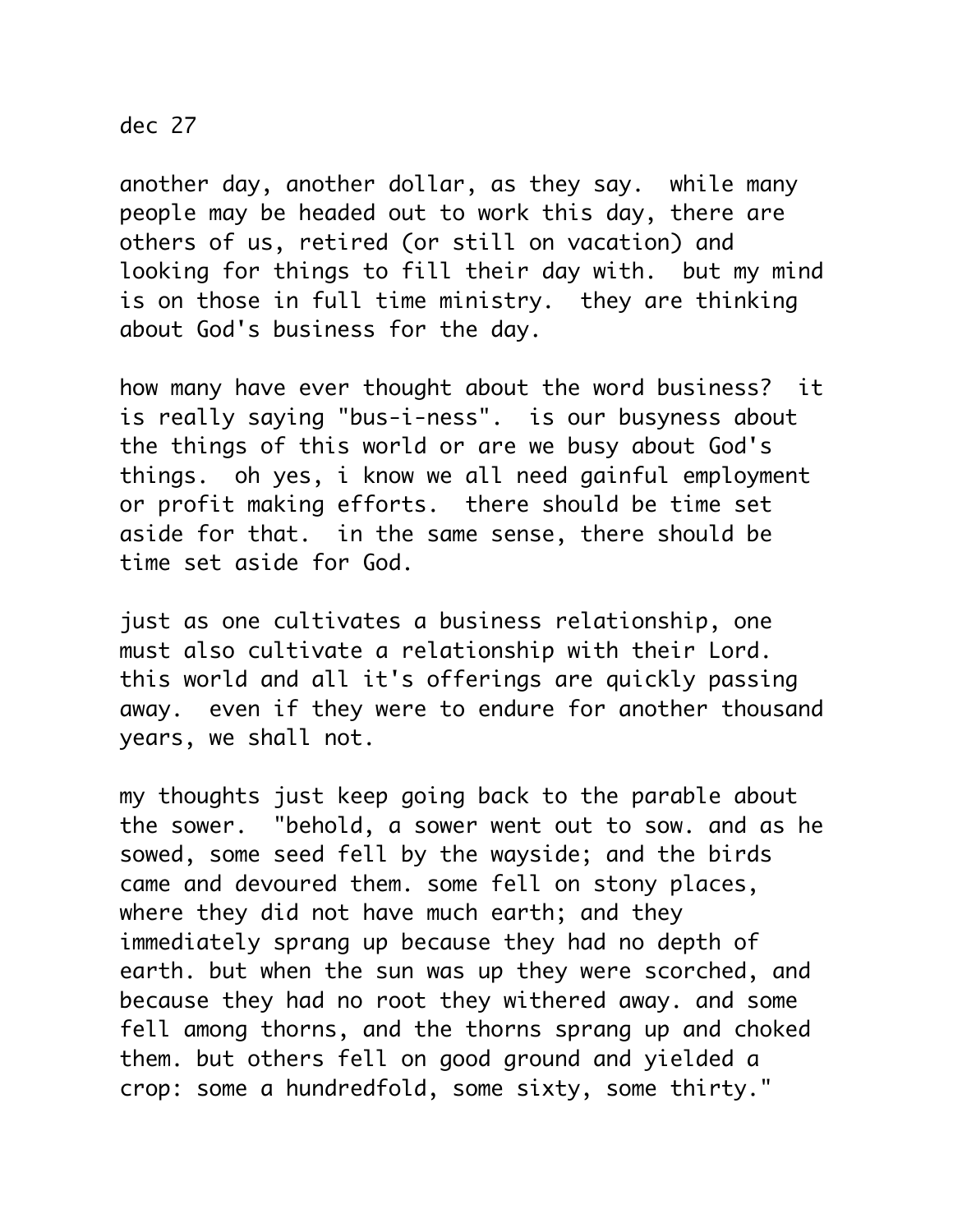## matt 13:3-8

the seed all depends on what type of soil it is sown into. "sow for yourselves righteousness; reap in mercy; break up your fallow ground, for it is time to seek the Lord, till He comes and rains righteousness on you." hos 10:12 it is up to us to keep our soil tilled and ready to receive seed. this is not just a one-time thing. if we are listening, others are always tossing out seed to be received; some good and some bad. that will take a close relationship with our Lord to distinguish which is which.

our Lord said He would allow the tares to grow alongside of the wheat. that's because He loves each blade of good wheat so much. He doesn't want to disturb the rooting of that good wheat by digging up the tares. of course, He is no longer talking about crops of food here but crops of souls. how many times has a babe in Christ become disillusioned by the actions of another?

"but whoever causes one of these little ones who believe in Me to sin, it would be better for him if a millstone were hung around his neck, and he were drowned in the depth of the sea." matt 18:6 that's how much He treasures each of us. the word says that a sparrow does not fall apart from His will. also, that the very hairs on our head are numbered. i don't know about you, but every morning as i comb my hair i say, "Lord, time for a recount". the hair on my head is thinning daily.

what does all this really amount to? "do not fear